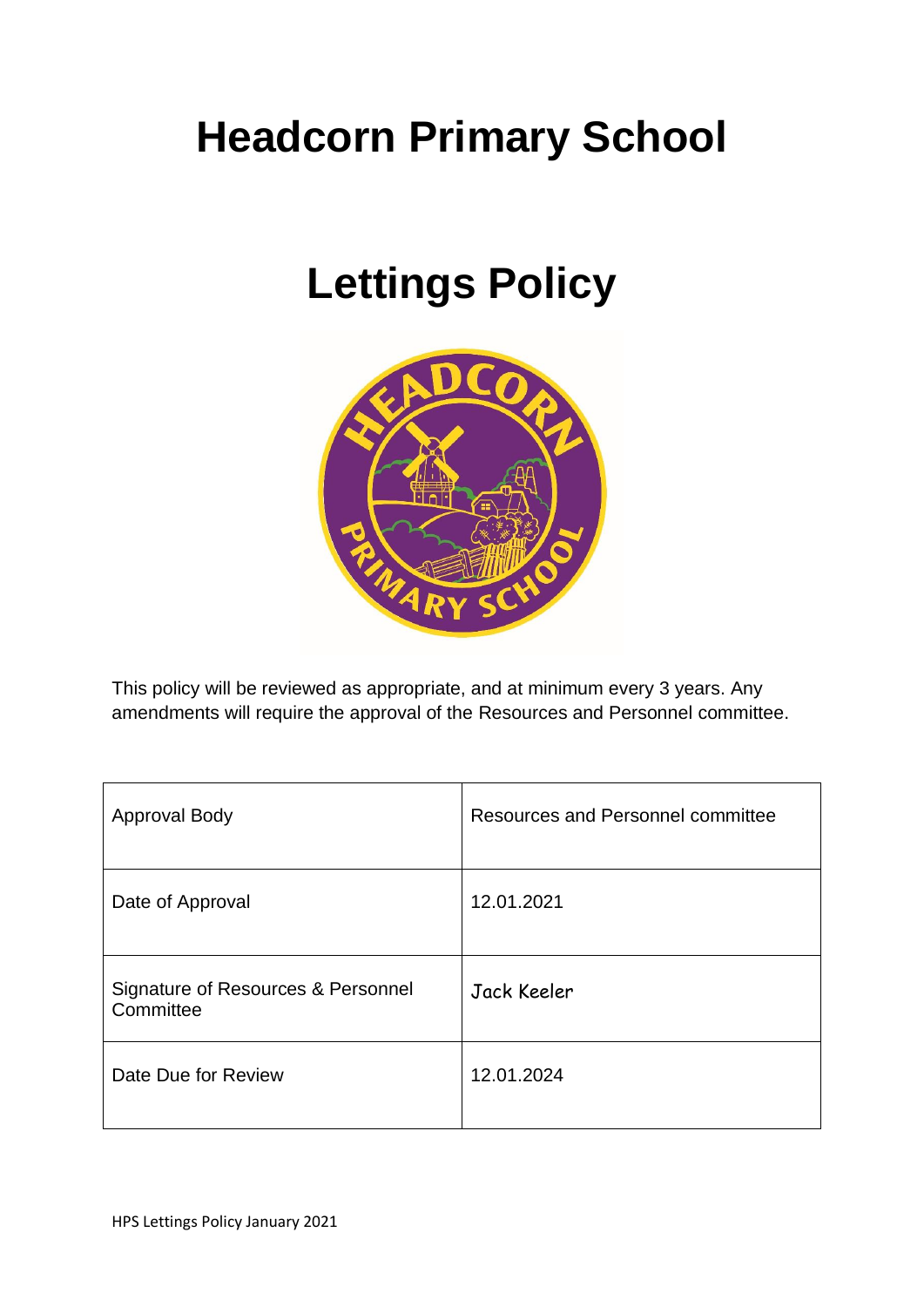## **Philosophy:**

Provided there is no interruption to school use of the premises, part of the school buildings and grounds may be let to outside bodies after the end of the school day, at weekends and during the holidays, in order to:

- Raise income for the school
- Better integrate the school into the local community
- Familiarise individuals with the school, who may become pupils or their parents
- Satisfy some of the needs of local individuals, groups and organisations
- Increase the use of facilities that are under used by the school

### **Implementation:**

Bookings are made through the representative of the school (School Business Manager), as authorised by the Resources and Personnel Committee, in conjunction with the Head Teacher, and confirmed in writing.

- School and PTA activities have priority
- No bookings are confirmed more than 4 months in advance although provisional bookings may be made at any time Resources and Personnel Committee and reviewed annually
- Specific charges are set at the time of the agreement
- The VAT liability of the letting is determined at the time of the agreement
- Payment is in advance for single lettings
- Payment is in instalments for a series of sports facilities lettings that comply with VAT exemption regulations
- The agreement should be updated and reviewed at least annually
- A diary is kept covering all school, PTA and outside use of the premises and grounds after school, in evenings, at weekends and in holidays

Users sign an agreement that covers:

- Terms and conditions relating to type of and length of use
- Cancellation
- Damage
- Insurance
- Charging *( in accordance with the schools lettings policy)*

All lettings (even where there no charge is made) must be subject to a letting agreement, this will detail the terms of the letting and must be signed by both the school and the hirer. A letting should only be confirmed as accepted when a signed letting agreement is in place. Any amendments to an agreement will require a new agreement form to be signed.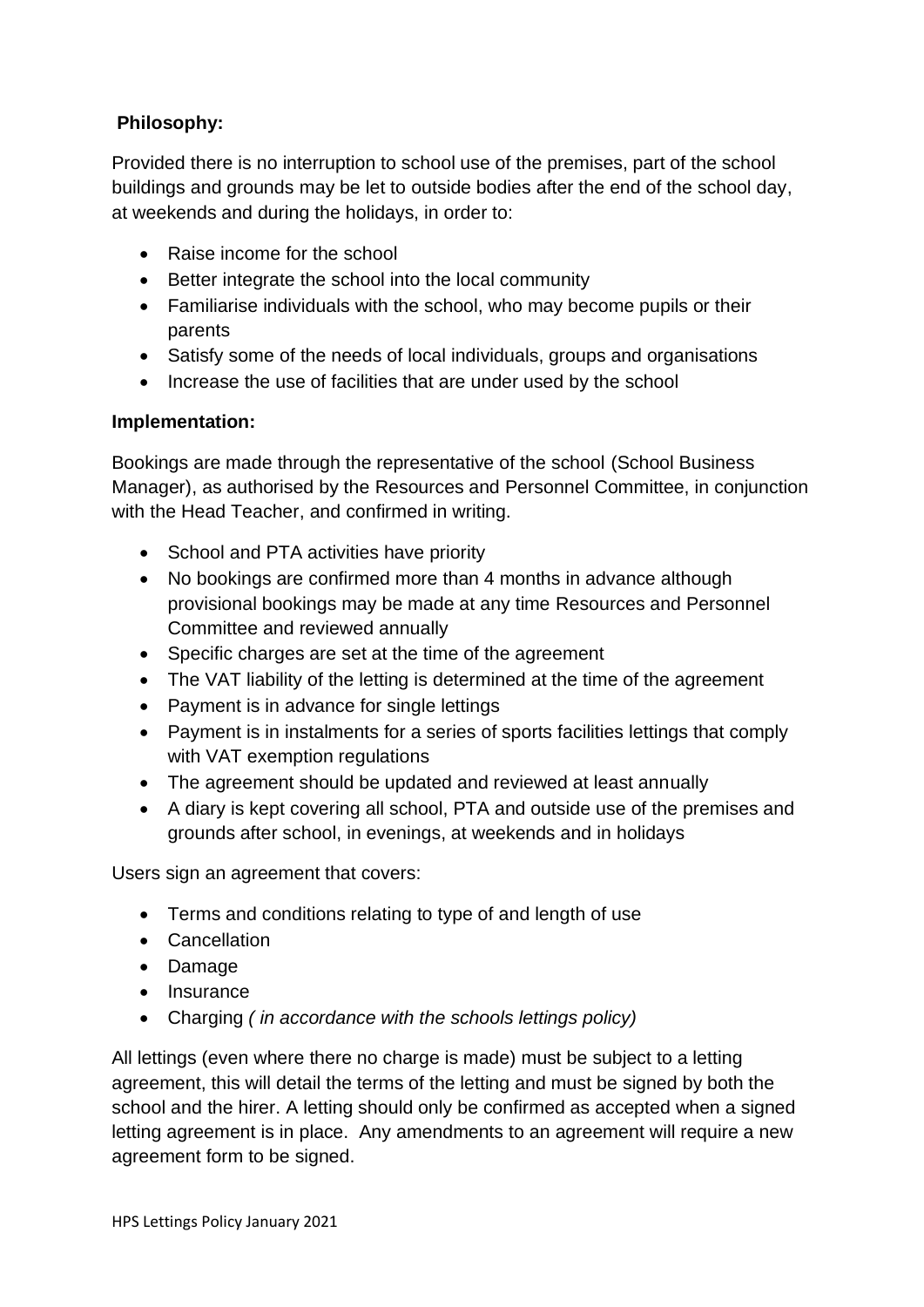Where no charge is made the school still complies with KCC requirements regarding Lettings*.* 

- Restrictions on use
- Licensing for the sale of alcohol, or public performances
- Parking

#### **Roles and Responsibilities:**

- The school authorised representative is the School Business Manager and is responsible for the construction and regular update of the lettings' diary.
- The PTFA are responsible for informing the authorised school representative in advance, of events outside teaching hours, which will use the school premises
- Opening and closing the school is undertaken by the premises staff or by prior agreement with an authorised member of the staff
- Supervision during the letting is the responsibility of the hirer. The hirer is also responsible for the security of the area of the school being used
- When a risk assessment is completed by the hirer or the school, in relation to the premises or activity or equipment involved, the hirer must ensure any controls are complied with
- Post-letting checks are made by the premises staff and reported to the school authorised representative
- The authorised representative will ensure that excess wear and tear on the buildings and equipment is avoided and will follow up unsatisfactory lettings to resolve issues

### **Monitoring & Evaluation:**

Lettings should be evaluated to assess the additional income raised for the school, less the cost of any reasonable wear and tear to the furniture and fabric of the school, made during lets and costs of additional heating and premises staff's payments.